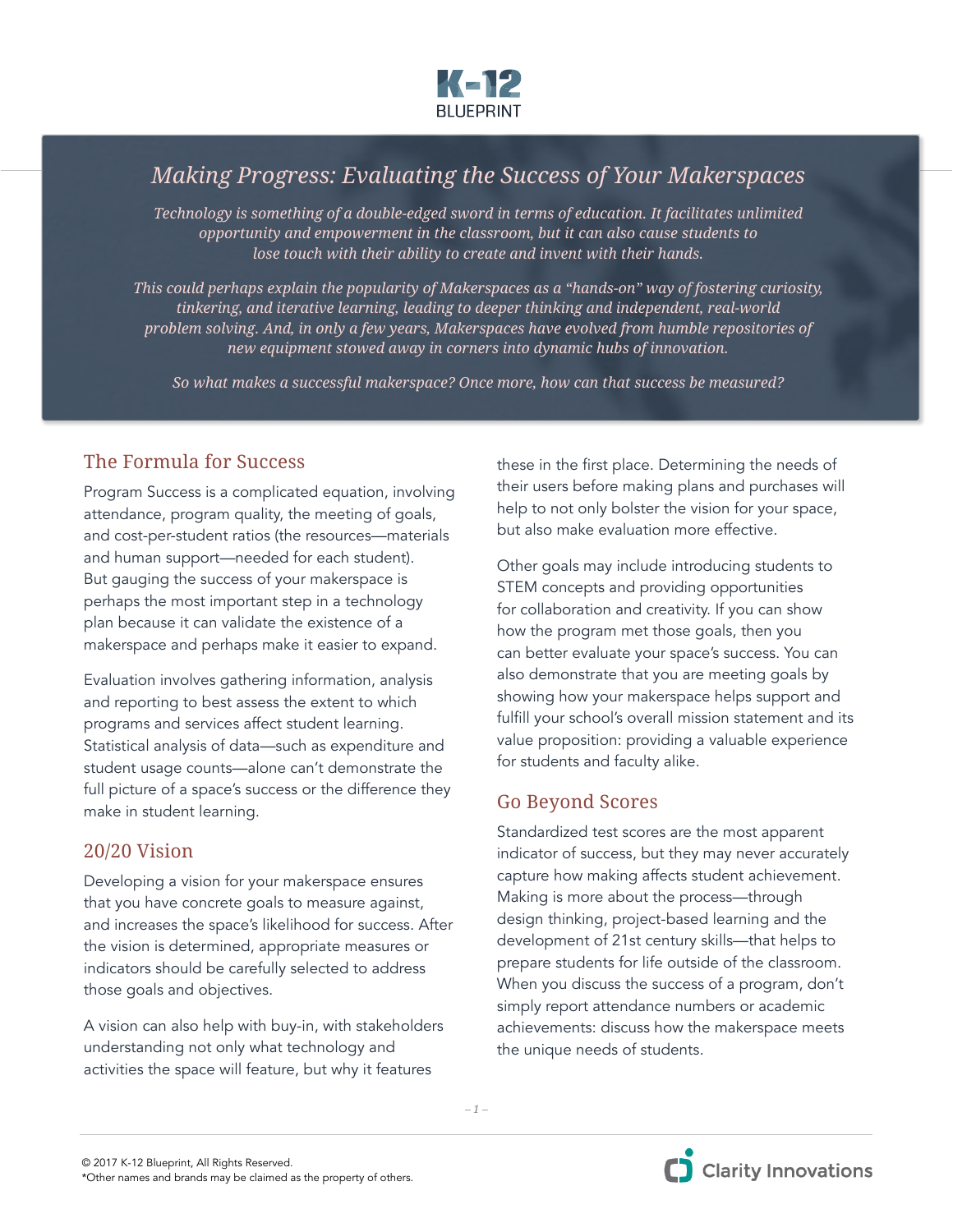## Digging Deeper

The Success Case Method (SCM) is an approach developed by Robert Brinkerhoff used to assess the impact of organizations and initiatives.

A SCM study can be used to answer questions such as:

- What results, if any, is the program helping to produce?
- What is the value of the results?
- How could the initiative be improved?

The Success Case Method involves: identifying the type of program being evaluated; surveying existing programs to identify success and challenges; interviewing success cases, and; creating recommendations based on common factors among the success cases.

#### Assessing Success

Walking around the space to see how students are actually using the tools and technologies is an obvious first step. In this way, you can see the creative ways students are using the resources you already have, and if new programs should be developed or if new tools should be purchased. There is also tremendous value to feedback and statistics to know what's working and what isn't.



 One way to evaluate usage is to have a suggestion box and a daily form for staff to fill out, helping to keep track of statistics and other information. Comments, suggestions and observation can fuel future program ideas.

Taking photos of students using the space and the projects that they create is useful not only for evaluation but for publicity purposes. Keeping

a daily count (or even hourly) of how many students utilize the makerspace per day can help determine success and when the space is used the most, which can also help with staffing needs. Keeping track of what students



are doing in the space helps staff to develop new ideas for the future.

# Feedback Frenzy

Soliciting feedback through a focus group or indepth survey are other ways of gauging the success of a makerspace. Some questions to include in a focus group or survey would be:

*"Would you consider your makerspace a success?"* 

*"What are the goals of your makerspace?"*

*"How does the makerspace meet your original goals?*

*"How is the makerspace funded?"*

*"What disciplines— arts, science, etc.—make the most use of your makerspace?"* 

*"Is your makerspace more focused on certain discipline-related projects?"*

 *"Do classes frequently meet in your makerspace?"* 

*"What technologies are housed within your makerspace?"*

# Other Considerations

Outcomes assessment methods usually deal with social outcomes of makerspace programs as well as indicators of success. Outcomes of social value show the intangible effects of a program,